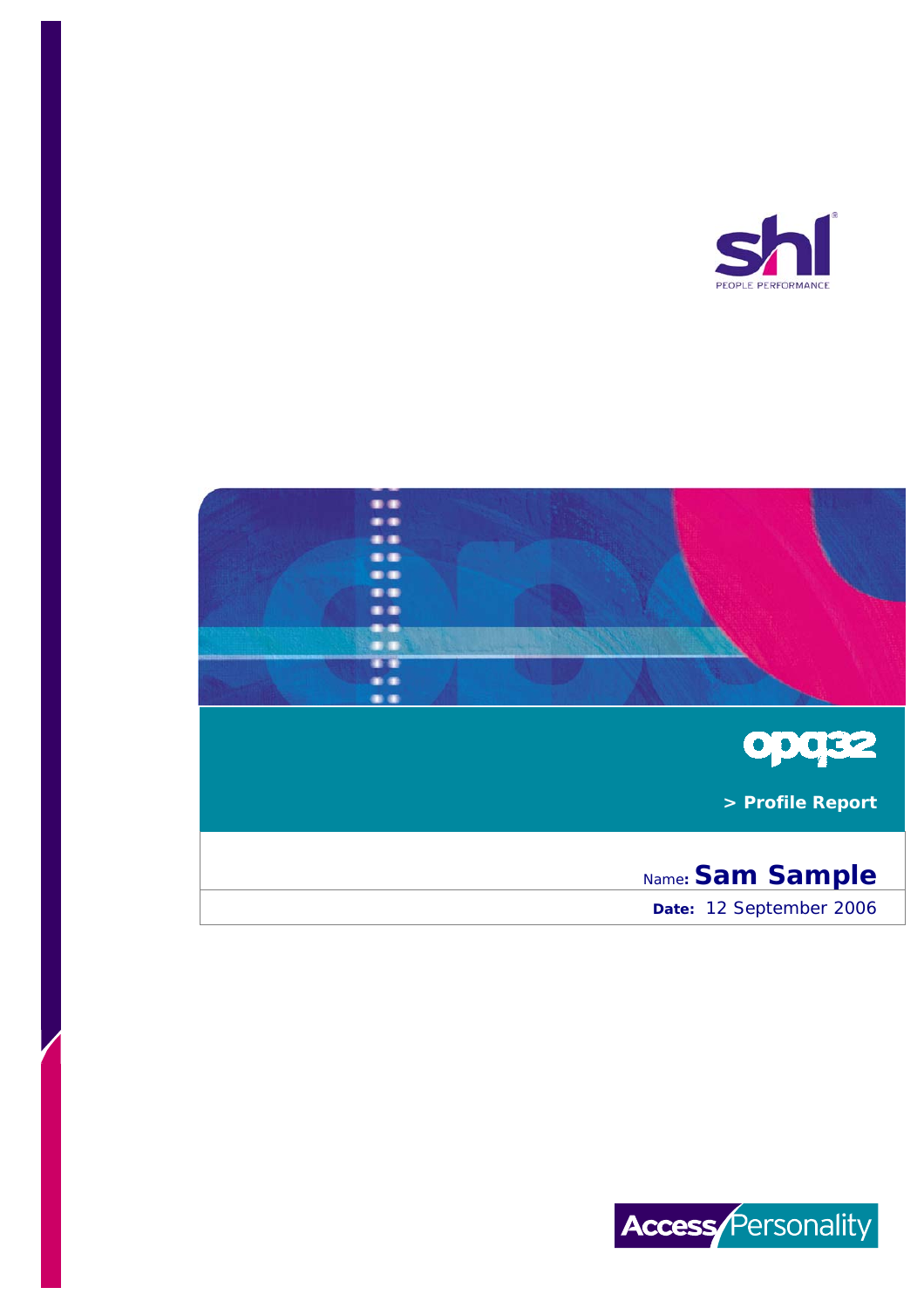## **Stens**

|                | <b>RELATIONSHIPS WITH PEOPLE</b>                                                                                           |   |   |   |           |                               |  |    | 10 |                                                                                                                       |                         |
|----------------|----------------------------------------------------------------------------------------------------------------------------|---|---|---|-----------|-------------------------------|--|----|----|-----------------------------------------------------------------------------------------------------------------------|-------------------------|
| $\overline{7}$ | rarely pressures others to change their views, dislikes<br>selling, less comfortable using negotiation                     |   |   |   |           | Persuasive                    |  |    |    | enjoys selling, comfortable using negotiation, likes to<br>change other people's view                                 |                         |
| 6              | happy to let others take charge, dislikes telling people what<br>to do, unlikely to take the lead                          |   |   |   |           | Controlling                   |  |    |    | likes to be in charge, takes the lead, tells others what to<br>do, takes control                                      |                         |
| 9              | holds back from criticising others, may not express own<br>views, unprepared to put forward own opinions                   |   |   |   |           | Outspoken                     |  |    |    | freely expresses opinions, makes disagreement clear,<br>prepared to criticise others                                  | <b>INFLUENCE</b>        |
| 8              | accepts majority decisions, prepared to follow the consensus                                                               |   |   |   |           | <b>Independent Minded</b>     |  |    |    | prefers to follow own approach, prepared to disregard<br>majority decisions                                           |                         |
| 6              | quiet and reserved in groups, dislikes being centre of<br>attention                                                        |   |   |   |           | Outgoing                      |  |    |    | lively and animated in groups, talkative, enjoys attention                                                            |                         |
| 4              | comfortable spending time away from people, values time<br>spent alone, seldom misses the company of others                |   |   |   |           | <b>Affiliative</b>            |  |    |    | enjoys others' company, likes to be around people, can<br>miss the company of others                                  | SOCIABILITY             |
| 8              | feels more comfortable in less formal situations, can feel<br>awkward when first meeting people                            |   |   |   |           | <b>Socially Confident</b>     |  |    |    | feels comfortable when first meeting people, at ease in<br>formal situations                                          |                         |
| 4              | makes strengths and achievements known, talks about<br>personal success                                                    |   |   |   |           | <b>Modest</b>                 |  |    |    | dislikes discussing achievements, keeps quiet about<br>personal success                                               |                         |
| 5              | prepared to make decisions without consultation, prefers to<br>make decisions alone                                        |   |   |   |           | Democratic                    |  |    |    | consults widely, involves others in decision making, less<br>likely to make decisions alone                           | EMPATHY                 |
| $\mathbf{2}$   | selective with sympathy and support, remains detached from<br>others' personal problems                                    |   |   |   |           | Caring                        |  |    |    | sympathetic and considerate towards others, helpful and<br>supportive, gets involved in others' problems              |                         |
|                | <b>THINKING STYLE</b>                                                                                                      |   |   | 3 | 4         | 5<br>6                        |  |    | 10 |                                                                                                                       |                         |
| 5              | prefers dealing with opinions and feelings rather than facts<br>and figures, likely to avoid using statistics              |   |   |   |           | <b>Data Rational</b>          |  |    |    | likes working with numbers, enjoys analysing statistical<br>information, bases decisions on facts and figures         |                         |
| 6              | does not focus on potential limitations, dislikes critically<br>analysing information, rarely looks for errors or mistakes |   |   |   |           | <b>Evaluative</b>             |  |    |    | critically evaluates information, looks for potential<br>limitations, focuses upon errors                             | <b>ANÁLISIS</b>         |
| 3              | does not question the reasons for people's behaviour, tends<br>not to analyse people                                       |   |   |   |           | <b>Behavioural</b>            |  |    |    | tries to understand motives and behaviours, enjoys<br>analysing people                                                |                         |
| 8              | favours changes to work methods, prefers new approaches,<br>less conventional                                              |   |   |   |           | Conventional                  |  |    |    | prefers well established methods, favours a more<br>conventional approach                                             |                         |
| 8              | prefers to deal with practical rather than theoretical issues,<br>dislikes dealing with abstract concepts                  |   |   |   |           | Conceptual                    |  |    |    | interested in theories, enjoys discussing abstract concepts                                                           | <b>CREATIVITY &amp;</b> |
| $\overline{7}$ | more likely to build on than generate ideas, less inclined to<br>be creative and inventive                                 |   |   |   |           | Innovative                    |  |    |    | generates new ideas, enjoys being creative, thinks of<br>original solutions                                           |                         |
| 6              | prefers routine, is prepared to do repetitive work, does not<br>seek variety                                               |   |   |   |           | <b>Variety Seeking</b>        |  |    |    | prefers variety, tries out new things, likes changes to<br>regular routine, can become bored by repetitive work       | <b>CHANGE</b>           |
| 6              | behaves consistently across situations, unlikely to behave<br>differently with different people                            |   |   |   |           | Adaptable                     |  |    |    | changes behaviour to suit the situation, adapts approach to<br>different people                                       |                         |
| $\overline{2}$ | more likely to focus upon immediate than long-term issues,<br>less likely to take a strategic perspective                  |   |   |   |           | <b>Forward Thinking</b>       |  |    |    | takes a long-term view, sets goals for the future, more<br>likely to take a strategic perspective                     |                         |
| 3              | unlikely to become preoccupied with detail, less organised<br>and systematic, dislikes tasks involving detail              |   |   |   |           | <b>Detail Conscious</b>       |  |    |    | focuses on detail, likes to be methodical, organised and<br>systematic, may become preoccupied with detail            | <b>STRUCTURE</b>        |
| 4              | sees deadlines as flexible, prepared to leave some tasks<br>unfinished                                                     |   |   |   |           | <b>Conscientious</b>          |  |    |    | focuses on getting things finished, persists until the job is<br>done                                                 |                         |
| 5              | not restricted by rules and procedures, prepared to break<br>rules, tends to dislike bureaucracy                           |   |   |   |           | <b>Rule Following</b>         |  |    |    | follows rules and regulations, prefers clear quidelines, finds<br>it difficult to break rules                         |                         |
|                | <b>FEELINGS AND EMOTIONS</b>                                                                                               | 1 | 2 | 3 | 4         | 5<br>6                        |  | ۰g | 10 |                                                                                                                       |                         |
| $\overline{7}$ | tends to feel tense, finds it difficult to relax, can find it hard to<br>unwind after work                                 |   |   |   |           | Relaxed                       |  |    |    | finds it easy to relax, rarely feels tense, generally calm and<br>untroubled                                          |                         |
| 5              | feels calm before important occasions, less affected by key<br>events, free from worry                                     |   |   |   |           | Worrying                      |  |    |    | feels nervous before important occasions, worries about<br>things going wrong                                         |                         |
| 9              | sensitive, easily hurt by criticism, upset by unfair comments<br>or insults                                                |   |   |   |           | <b>Tough Minded</b>           |  |    |    | not easily offended, can ignore insults, may be insensitive<br>to personal criticism                                  |                         |
| $\overline{7}$ | concerned about the future, expects things to go wrong,<br>focuses on negative aspects of a situation                      |   |   |   |           | Optimistic                    |  |    |    | expects things will turn out well, looks to the positive<br>aspects of a situation, has optimistic view of the future | EMOTION                 |
| 5              | wary of others' intentions, finds it difficult to trust others,<br>unlikely to be fooled by people                         |   |   |   |           | <b>Trusting</b>               |  |    |    | trusts people, sees others as reliable and honest, believes<br>what others say                                        |                         |
| 6              | openly expresses feelings, finds it difficult to conceal<br>feelings, displays emotion clearly                             |   |   |   |           | <b>Emotionally Controlled</b> |  |    |    | can conceal feelings from others, rarely displays emotion                                                             |                         |
| $\overline{7}$ | likes to take things at a steady pace, dislikes excessive work<br>demands                                                  |   |   |   | ٠         | <b>Vigorous</b>               |  |    | ٠  | thrives on activity, likes to keep busy, enjoys having a lot to<br>do                                                 |                         |
| 6              | dislikes competing with others, feels that taking part is more<br>important than winning                                   |   |   |   | $\bullet$ | Competitive                   |  |    | ۰  | has a need to win, enjoys competitive activities, dislikes<br>losing                                                  |                         |
| $\overline{7}$ | sees career progression as less important, looks for<br>achievable rather than highly ambitious targets                    |   |   |   | ٠         | Achieving                     |  |    |    | ambitious and career-centred, likes to work to demanding<br>goals and targets                                         | <b>DRAMAMISM</b>        |
| 9              | tends to be cautious when making decisions, likes to take<br>time to reach conclusions                                     |   |   |   |           | <b>Decisive</b>               |  |    |    | makes fast decisions, reaches conclusions quickly, less<br>cautious                                                   |                         |
| 10             | has responded less consistently across the questionnaire                                                                   |   |   |   |           | Consistency<br>$\bullet$      |  |    |    | has responded more consistently across the questionnaire                                                              |                         |
|                |                                                                                                                            |   |   |   |           |                               |  |    | 10 | OPQ32i Managerial & Professional 1999                                                                                 |                         |